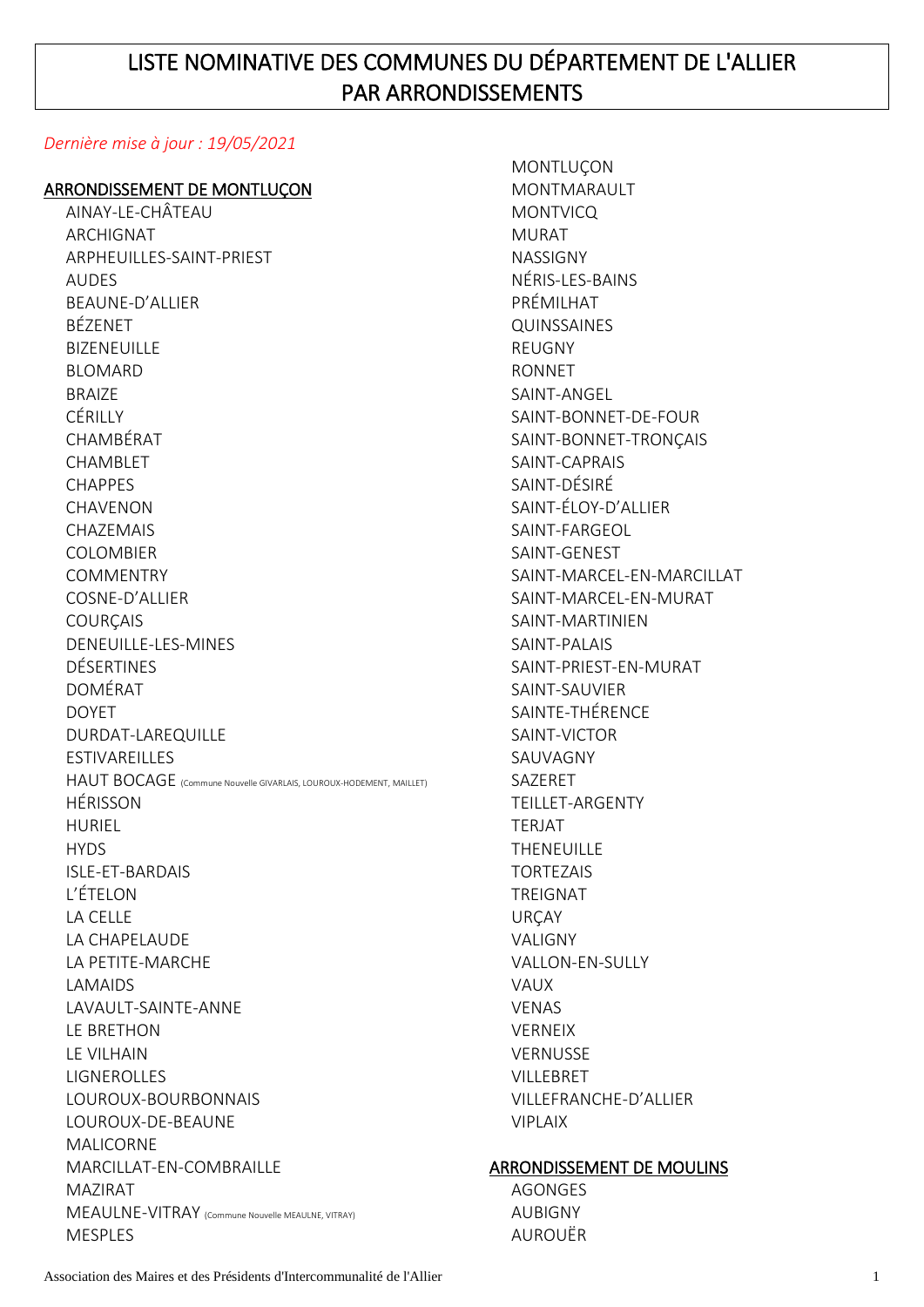AUTRY-ISSARDS AVERMES BAGNEUX BARBERIER BAYET BEAULON BESSAY-SUR-ALLIER BESSON BOURBON-L'ARCHAMBAULT BRANSAT **BRESNAY BRESSOLLES** BUXIÈRES-LES-MINES **CESSET** CHANTELLE CHAPEAU CHAREIL-CINTRAT CHARROUX CHASSENARD CHÂTEAU-SUR-ALLIER CHÂTEL-DE-NEUVRE CHÂTILLON **CHEMILLY** CHEVAGNES CHÉZY **CONTIGNY** COULANDON COULANGES COULEUVRE COUZON CRESSANGES DENEUILLE-LÈS-CHANTELLE DEUX-CHAISES DIOU DOMPIERRE-SUR-BESBRE ÉTROUSSAT FLEURIEL FOURILLES FRANCHESSE GANNAY-SUR-LOIRE GARNAT-SUR-ENGIÈVRE GENNETINES GIPCY **GOUISE** LA CHAPELLE-AUX-CHASSES LA FERTÉ-HAUTERIVE LAFÉLINE LE MONTET LE THEIL LE VEURDRE LIMOISE LORIGES LOUCHY-MONTFAND

LURCY-LÉVIS LUSIGNY MARCENAT MARIGNY MEILLARD MEILLERS **MERCY** MOLINET MONÉTAY-SUR-ALLIER MONÉTAY-SUR-LOIRE MONTBEUGNY **MONTILLY** MONTORD MOULINS NEUILLY-LE-RÉAL NEURE NEUVY NOYANT-D'ALLIER PARAY-LE-FRÉSIL PARAY-SOUS-BRIAILLES PIFRREFITTE-SUR-LOIRE POUZY-MÉSANGY ROCLES SAINT-AUBIN-LE-MONIAL SAINT-ENNEMOND SAINT-GÉRAND-DE-VAUX SAINT-GERMAIN-DE-SALLES SAINT-HILAIRE SAINT-LÉOPARDIN-D'AUGY SAINT-MARTIN-DES-LAIS SAINT-MENOUX SAINT-PLAISIR SAINT-POURÇAIN-SUR-BESBRE SAINT-POURÇAIN-SUR-SIOULE SAINT-SORNIN SAINT-VOIR SALIGNY-SUR-ROUDON SAULCET SOUVIGNY TAXAT-SENAT THIEL-SUR-ACOLIN TOULON-SUR-ALLIER TREBAN TRÉVOL TRONGET USSEL-D'ALLIER VAUMAS VERNEUIL-EN-BOURBONNAIS VIEURE VILLENEUVE-SUR-ALLIER VOUSSAC YGRANDE YZEURE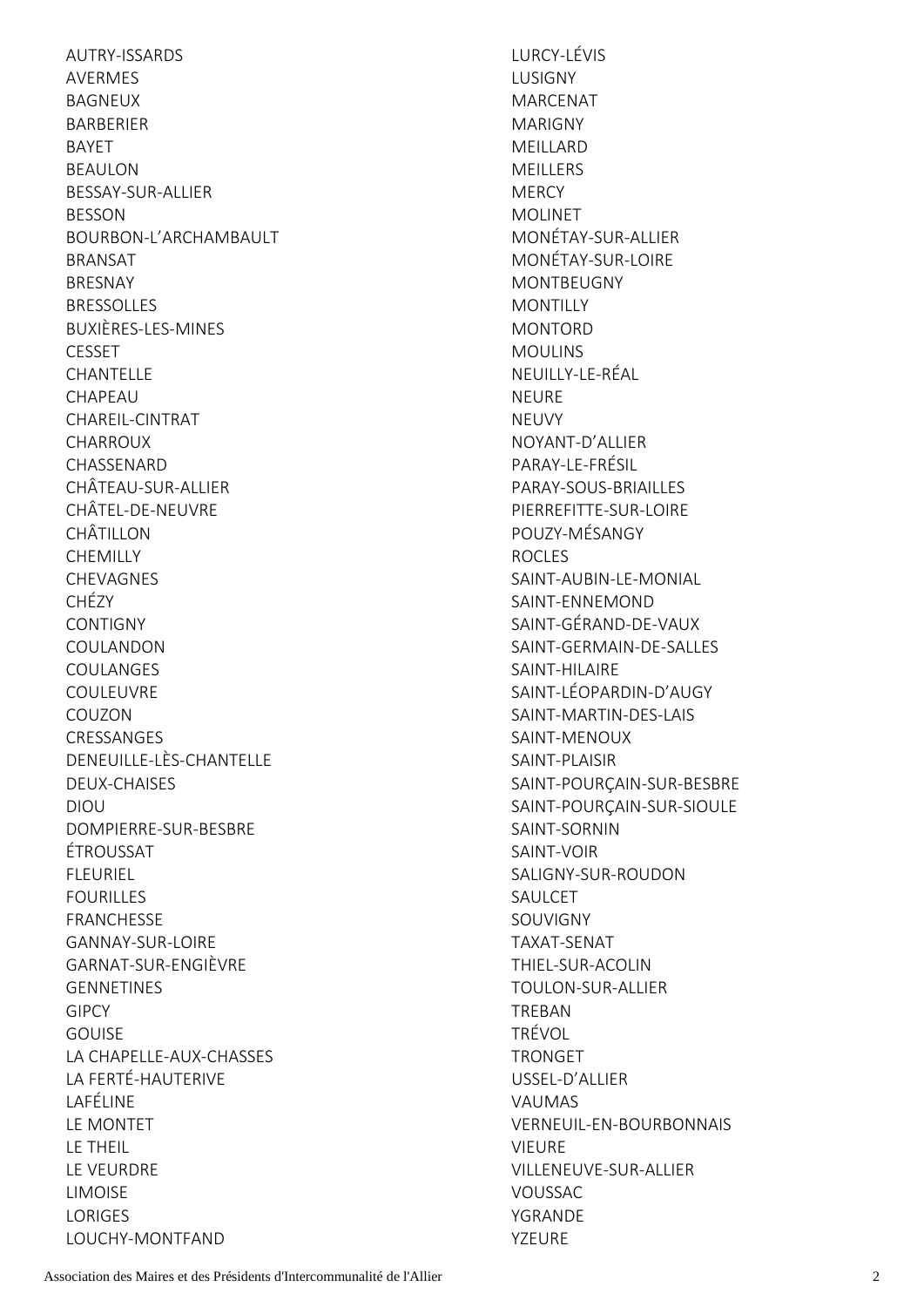## ARRONDISSEMENT DE VICHY

ABREST ANDELAROCHE ARFEUILLES ARRONNES **AVRILLY** BARRAIS-BUSSOLLES BÈGUES BELLENAVES BELLERIVE-SUR-ALLIER BERT BILLEZOIS **BILLY** BIOZAT BOST BOUCÉ BROUT-VERNET BRUGHEAS **BUSSET** CHARMEIL CHARMES CHÂTEL-MONTAGNE CHÂTELPERRON CHÂTELUS **CHAVROCHES** CHEZELLE CHIRAT L'EGLISE CHOUVIGNY CINDRÉ COGNAT-LYONNE COUTANSOUZE CRÉCHY CREUZIER-LE-NEUF CREUZIER-LE-VIEUX CUSSET DROITURIER EBREUIL ECHASSIÈRES ESCUROLLES ESPINASSE-VOZELLE FERRIÈRES-SUR-SICHON GANNAT HAUTERIVE ISSERPENT JALIGNY-SUR-BESBRE JENZAT LA CHABANNE LA CHAPELLE LA GUILLERMIE LALIZOLLE LANGY LAPALISSE

LAPRUGNE LAVOINE LE BOUCHAUD LE BREUIL LE DONJON LE MAYET-D'ÉCOLE LE MAYET-DE-MONTAGNE LE PIN LE VERNET LENAX **LIERNOLLES** LODDES LOUROUX-DE-BOUBLE LUNEAU MAGNET MARIOL MAZERIER MOLLES MONESTIER MONTAIGU-LE-BLIN MONTAIGUËT-EN-FOREZ MONTCOMBROUX-LES-MINES MONTEIGNET-SUR-L'ANDELOT MONTOLDRE NADES NAVES NEUILLY-EN-DONJON NIZEROLLES PÉRIGNY POËZAT RONGÈRES SAINT-BONNET-DE-ROCHEFORT SAINT-CHRISTOPHE SAINT-CLÉMENT SAINT-DIDIER-EN-DONJON SAINT-DIDIER-LA-FORET SAINT-ÉTIENNE-DE-VICQ SAINT-FÉLIX SAINT-GÉRAND-LE-PUY SAINT-GERMAIN-DES-FOSSÉS SAINT-LÉGER-SUR-VOUZANCE SAINT-LÉON SAINT-LOUP SAINT-NICOLAS-DES-BIEFS SAINT-PIERRE-LAVAL SAINT-PONT SAINT-PRIEST-D'ANDELOT SAINT-PRIX SAINT-RÉMY-EN-ROLLAT SAINT-YORRE SANSSAT SAULZET SERBANNES